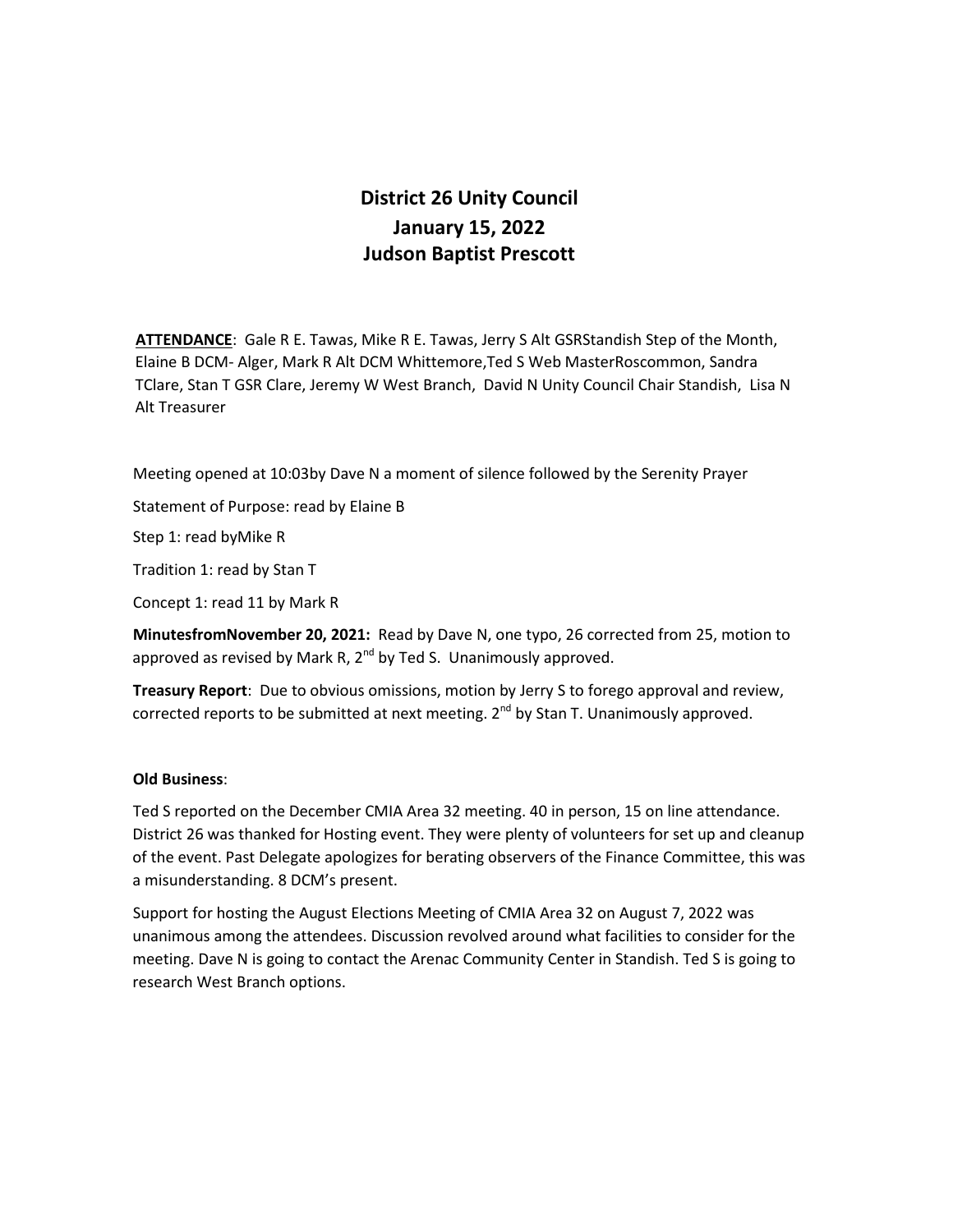Jerry S reported that in light of the need for a "Sober Saturday" on August 6 for potential Area 32 attendees, the Friends of Bill Picnic Committee has agreed to move the 30+ year tradition to the Saturday date. We applaud the Committee on their willingness to change. Current delegate Don McL is slated to give the Open Talk. Details will follow.

## **New Business:**

Motion by Mark R for \$30.00 rent to Judson Baptist for rent today.  $2^{nd}$  by Mike R. Unanimously approved.

Donuts (\$24.00) reimbursed to Elaine B.

Next Meeting: Jeremy offered the Fresh Start Club in West Branch. Questions about accessibility, bathrooms and parking were raised. Ted S offered the Houghton Lake Alano Club. Questions regarding meeting schedule conflicts were posed, answered and disposed.

Motion by Elaine B,  $2^{nd}$  by Lisa N to hold February  $19^{th}$  meeting at the Houghton Lake Alano Club. Unanimously approved.

Mark R reminded the group that we have a Unity Council Picnic to award. This should be in conjunction with the June, July, or August District 26 business meeting. We are hoping this mention constitutes notice to the District 26 groups to apply. We would like to thank St. Helen for hosting the last three picnics, but feel that this event should change venue on an annual basis. Please contact District officers, or attend the next meeting, with offers for hosting the Picnic and Unity Council business meeting.

Dave N brought up the need to move Meeting Minutes from the Unapproved to Approved status. Discussion of pdf document formats and mechanisms to handle these changes resulted in better understanding. No need for a motion or change in procedure is deemed necessary at this time.

Ted Swould like to have a small group look into whether it is necessary to update/revise the Unity Council Bylaws.

Elaine B brought up a "Sponsorship Contract" she was referred to which appears on our website. After lively discussion, WebchairTed S agreed that the document is not AA approved and will be coming off the site.

Mark R brought up two questionnaires that are found on the CMIA Area 32 website. One is a survey on Area meetings and how they are run, the other is a Group History form for Archives.

Lisa N reports that the Tradition 7 basket contained \$13.00 dollars.